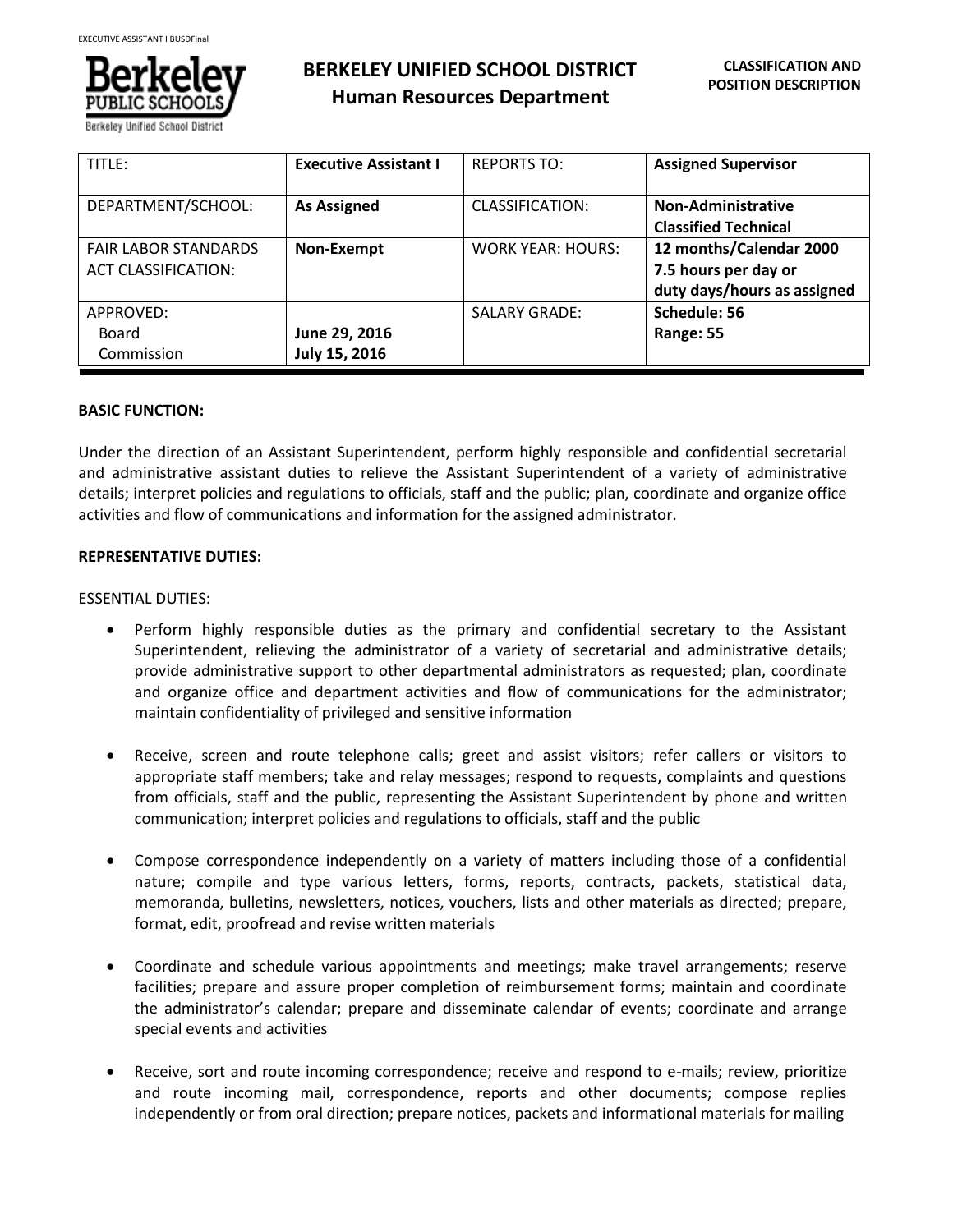- Attend a variety of meetings; prepare related agendas, Board topics, notices, reports, presentations and agendas; record and transcribe minutes; prepare and distribute minutes, updated records, statements, documents and reports to appropriate personnel
- Research and compile a variety of information; compute statistical information for various federal, State and local reports; process and evaluate a variety of forms and applications related to assigned functions; duplicate materials as necessary
- Input a wide variety of data into an assigned computer system; maintain automated files and records; create queries and generate a variety of computerized lists and reports; assure timely distribution and receipt of a variety of records and reports; assure accuracy of input and output data
- Train and provide work direction and guidance to designated clerical personnel as assigned; provide input concerning employee interviews and evaluations as requested; train support staff on proper formats and procedures used in the office
- Maintain designated budgets and assure assigned accounts are accurate and expenditures are within federal or State requirements; collect and account for fees; initiate budget transfers as directed
- Prepare and maintain a variety of complex lists and records related to student information, personnel, financial activity and assigned duties; establish and maintain filing systems
- Perform special projects and prepare various forms and reports on behalf of the Assistant Superintendent; attend to administrative details on special matters as assigned; perform varied duties related to the area of responsibility and assigned programs
- Operate and maintain a variety of office equipment including a calculator, copier, fax machine, typewriter, computer and assigned software; arrange for equipment repairs as needed
- Communicate with other departments, administrators and outside agencies to coordinate activities, exchange information and resolve issues or concerns
- Prepare, type and process requisitions according to established guidelines; order, receive and maintain inventory of supplies and equipment in accordance with established guidelines
- Obtain and provide information, records and materials to staff and the public where judgment, knowledge and interpretation of policies and regulations and organizational functions and programs are required; verify information for staff and outside agencies as requested
- Maintain confidentiality regarding issues related to personnel matters
- Develop and implement office procedures to assure complete and timely operations; create office forms which facilitate work flow

OTHER DUTIES: Perform related duties as assigned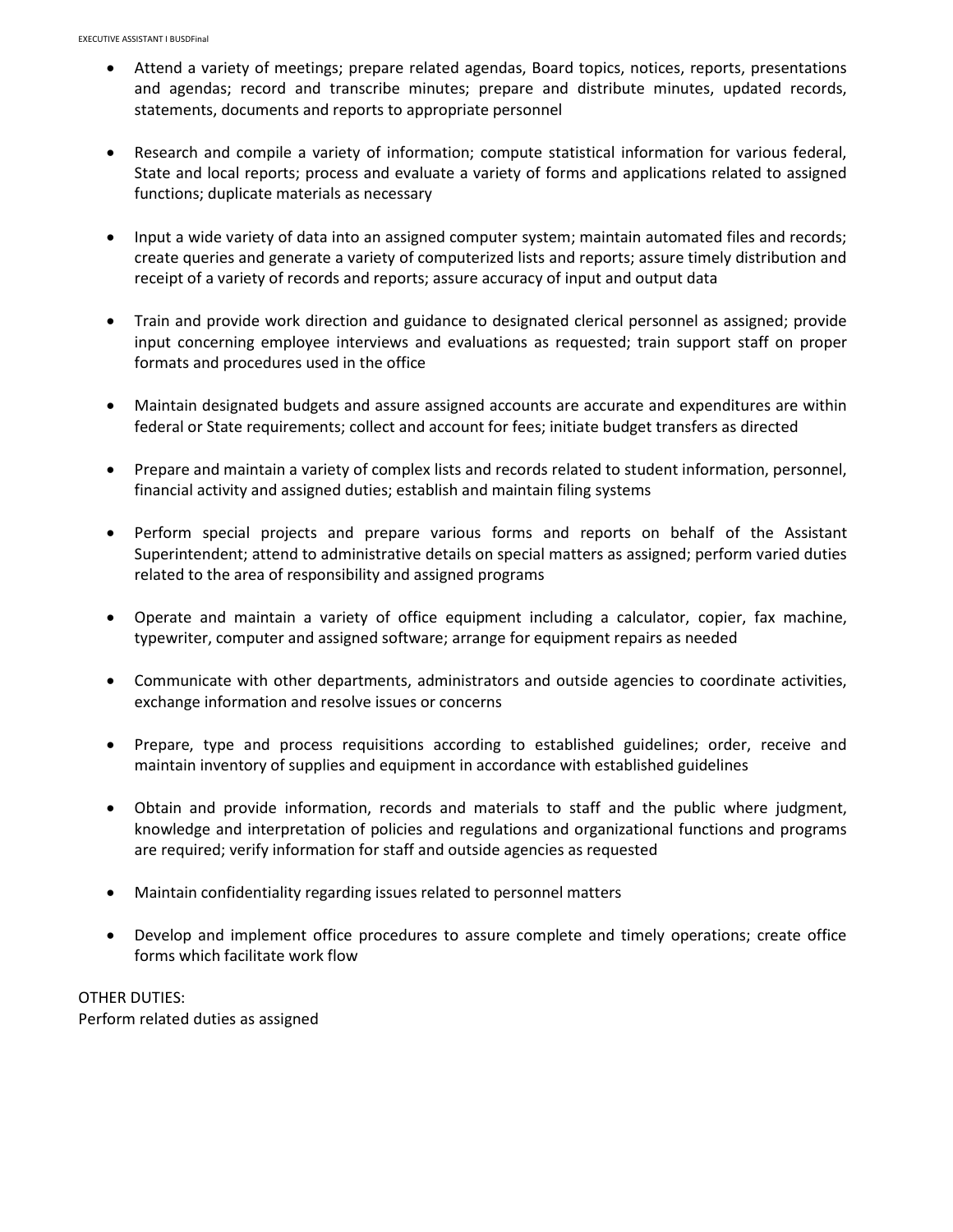# **KNOWLEDGE AND ABILITIES:**

#### KNOWLEDGE OF:

Functions and secretarial operations of an administrative office District operations, policies and objectives Applicable laws, codes, regulations, policies and procedures Modern office practices, procedures and equipment Record-keeping techniques Correct English usage, grammar, spelling, punctuation and vocabulary Oral and written communication skills Interpersonal skills using tact, patience and courtesy Budgeting practices regarding monitoring and control Methods of collecting and organizing data and information Business letter and report writing, editing and proofreading Basic public relations techniques Operation of a computer and assigned software

# ABILITY TO:

Perform highly responsible and confidential secretarial and administrative assistant duties to relieve the Assistant Superintendent of a variety of administrative details

Interpret, apply and explain laws, codes, rules, regulations, policies and procedures

Plan, coordinate and organize office activities and flow of communications and information for the assigned administrator

Organize complex material and summarize discussions and actions taken in report form

Compile and prepare comprehensive reports concerning a broad spectrum of subject matter

Compose effective correspondence independently

Maintain a variety of complex and confidential files and records

Assure efficient and timely completion of office and program projects and activities

Understand and resolve issues, complaints or problems

Type or input data at an acceptable rate of speed

Take and transcribe dictation at an acceptable rate of speed

Operate a variety of office equipment including a computer and assigned software

Establish and maintain cooperative and effective working relationships with others

Analyze situations accurately and adopt an effective course of action

Plan and organize work

Meet schedules and time lines

Prioritize and schedule work

Work independently with little direction

Work confidentially with discretion

Communicate effectively both orally and in writing

# **EDUCATION AND EXPERIENCE:**

Any combination equivalent to: bachelor's degree in a related field and four years of increasingly responsible secretarial or administrative assistant experience